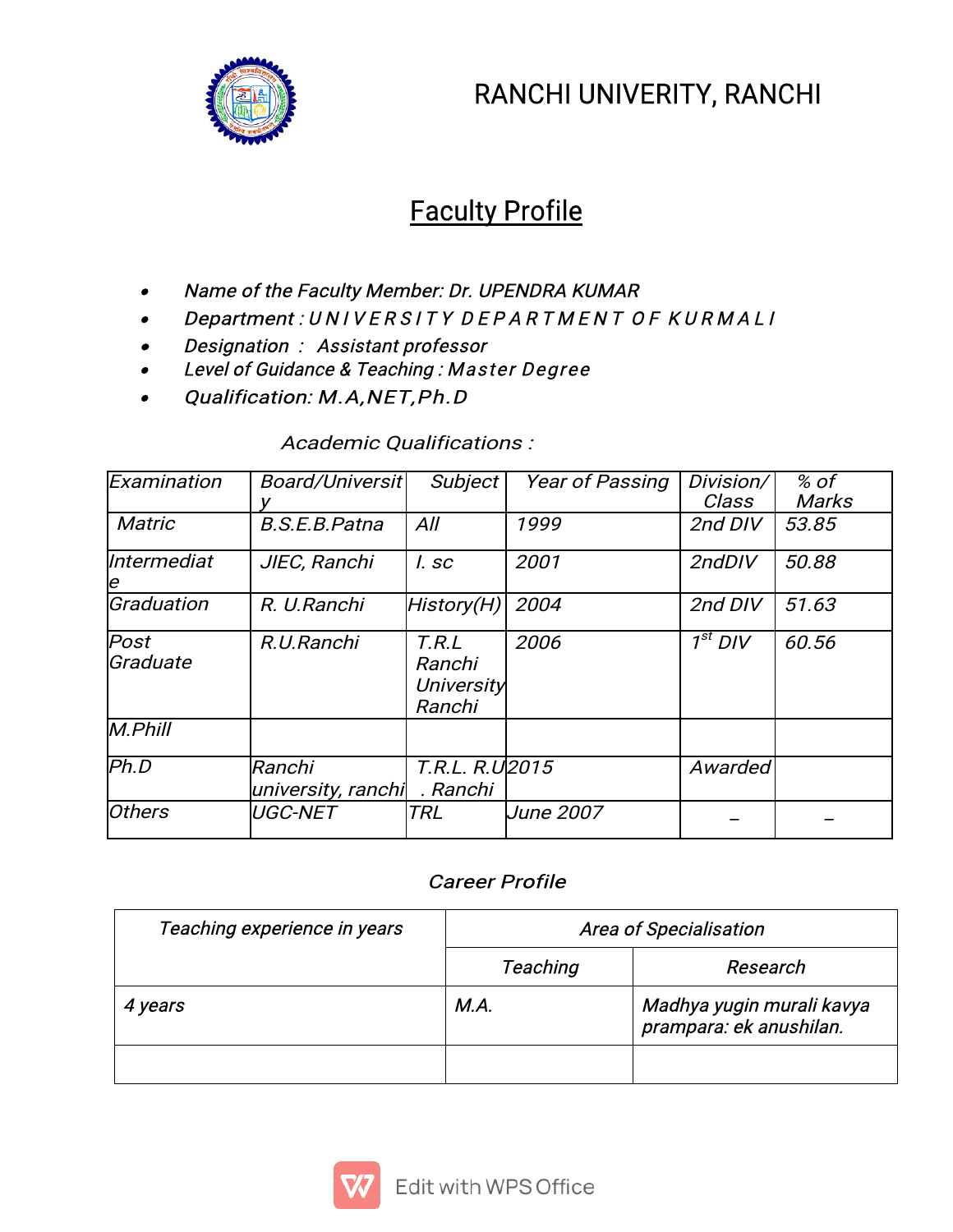Research Guidance: M.Phil/Ph.D. /D.Sc. /D. Litt (May 2017 to till date):

| Name of<br>Research<br>Scholar | <b>Registration No. &amp;</b><br>Date | Topic of research<br>work | <b>Present Status</b><br>(No. of Ph.D.<br>awarded<br>/ongoing) |  |
|--------------------------------|---------------------------------------|---------------------------|----------------------------------------------------------------|--|
| <b>Bimal Chand</b><br>Bhagat   |                                       |                           |                                                                |  |
| <b>Kiran Minz</b>              |                                       |                           |                                                                |  |
| <b>Prag kishor Minz</b>        |                                       |                           |                                                                |  |
| Praveen Kumar                  |                                       |                           |                                                                |  |
| <b>Bande xalxo</b>             |                                       |                           |                                                                |  |

# Books authored/Edited/Co-Author Chapter in Book (May 2017 to till date)

| Name of<br><b>Books</b> | Subje<br>ct | Sole or Co-<br>Author | <b>ISBN</b> | Date of<br>Publicatio<br>n | Name of<br>Publishers |
|-------------------------|-------------|-----------------------|-------------|----------------------------|-----------------------|
|                         |             |                       |             |                            |                       |
|                         |             |                       |             |                            |                       |
|                         |             |                       |             |                            |                       |
|                         |             |                       |             |                            |                       |

## Number of Research papers published in Journals/Periodical (May 2017 to till date)

| Sr.<br>No. | Title with page | <b>ISSN</b> | Name of Journal | Date of Publication |
|------------|-----------------|-------------|-----------------|---------------------|
|            |                 |             |                 |                     |
|            |                 |             |                 |                     |
|            |                 |             |                 |                     |
|            |                 |             |                 |                     |
|            |                 |             |                 |                     |

### No. of seminars/conferences/workshop attended/organised (May 2017 to till date):

| Seminar/Conferene | <i>Date of</i> | National/International |  |  |  |  |
|-------------------|----------------|------------------------|--|--|--|--|
|                   | Participation  |                        |  |  |  |  |